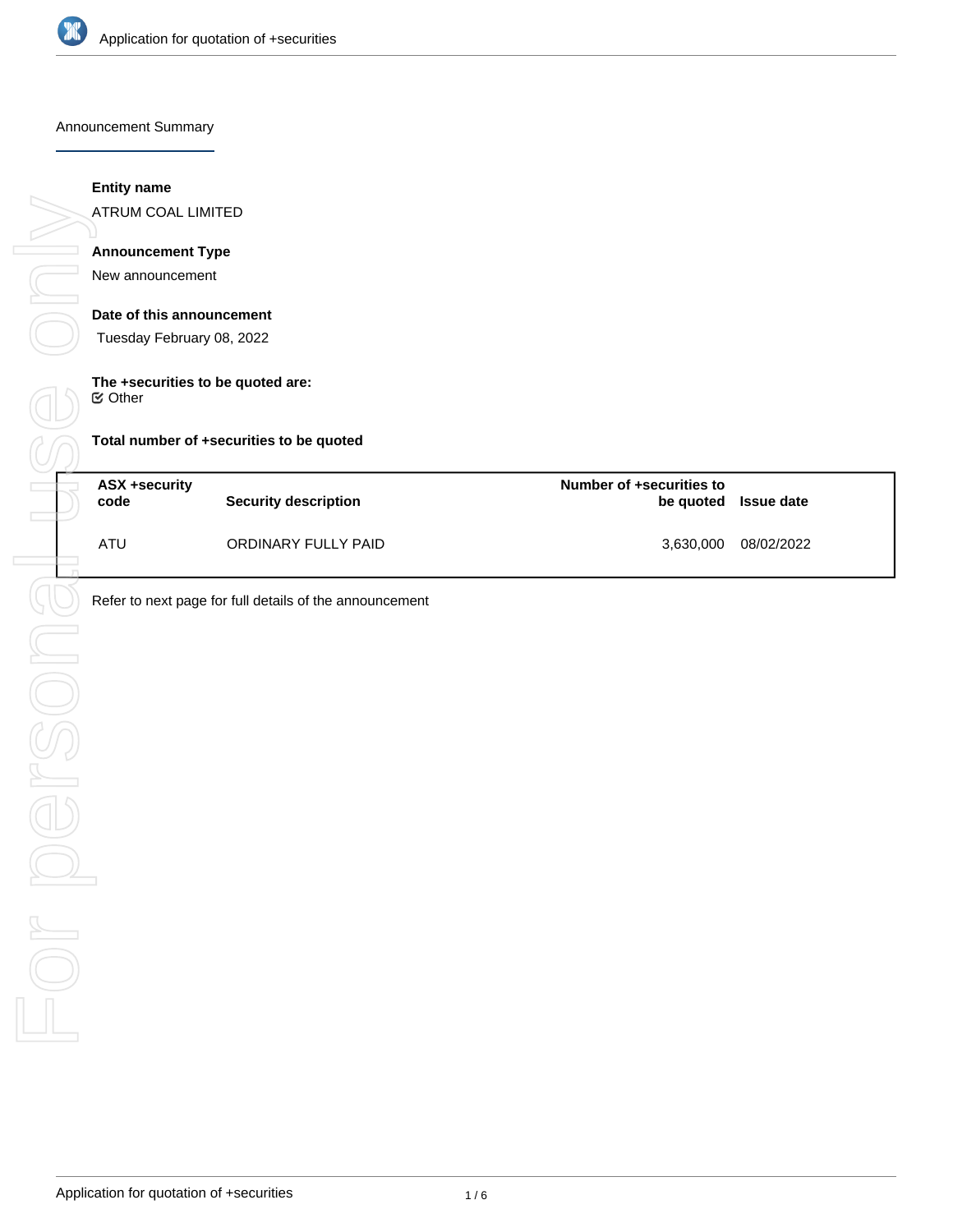

Part 1 - Entity and announcement details

### **1.1 Name of entity**

ATRUM COAL LIMITED

We (the entity named above) apply for +quotation of the following +securities and agree to the matters set out in Appendix 2A of the ASX Listing Rules.

**1.2 Registered number type**

ACN

**Registration number** 153876861

**1.3 ASX issuer code**

ATU

**1.4 The announcement is**

New announcement

8/2/2022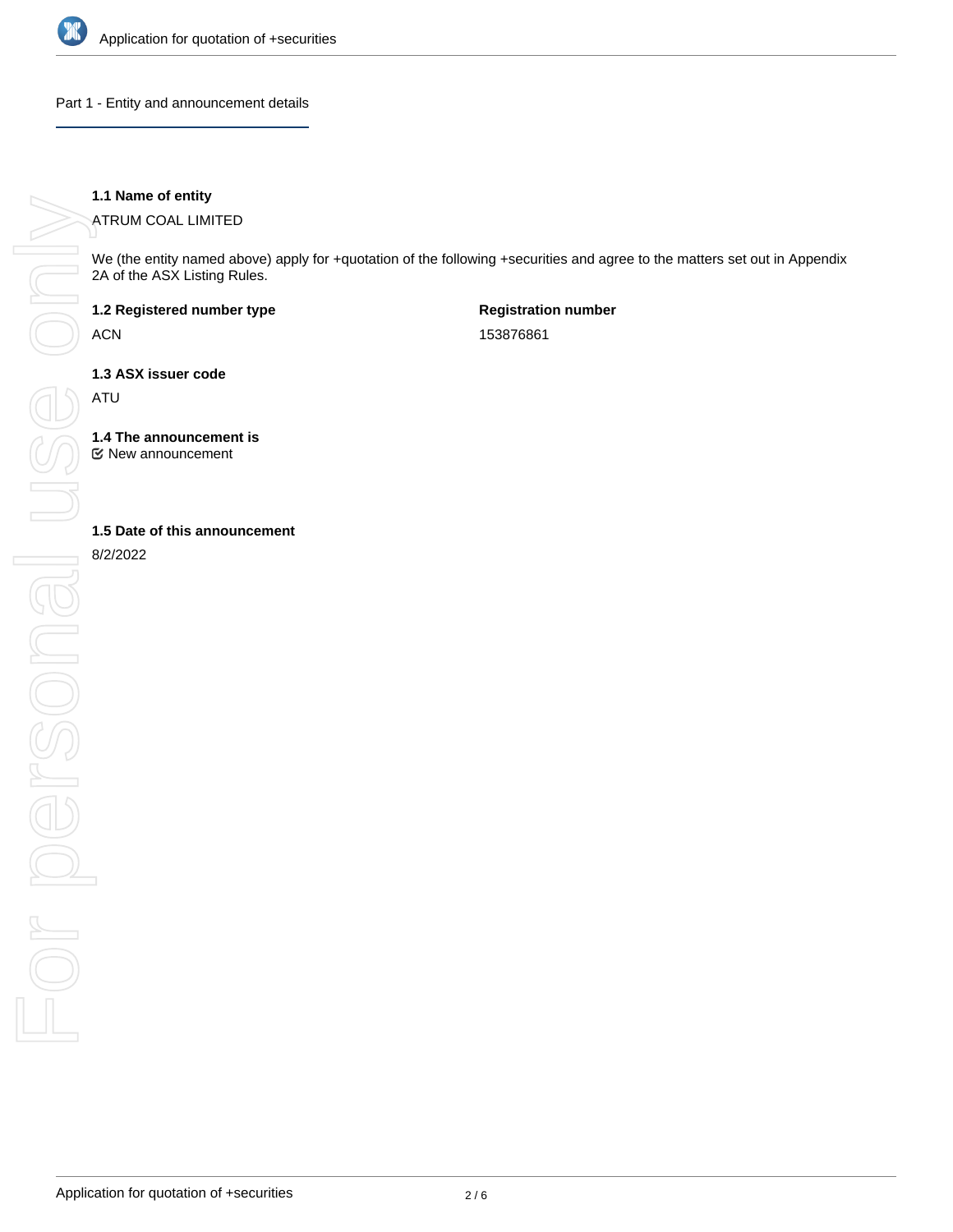

#### Part 2 - Type of Issue

**2.1 The +securities to be quoted are:**

Other

**2.2 The +securities to be quoted are:**

Additional +securities in a class that is already quoted on ASX ("existing class")

**2.3c Have these +securities been offered under a +disclosure document or +PDS?** No

**2.3d Please provide any further information needed to understand the circumstances in which you are applying to have these +securities quoted on ASX, including why the issue of the +securities has not been previously announced to the market in an Appendix 3B**

Securities issued in lieu of \$100,000 cash payment due pursuant to Acquisition Agreement.

**2.4 Any on-sale of the +securities to be quoted within 12 months of their cate of tissue will comply with the explicable - the entity has arrangements in place with the EQT bot applicable - the entity has arrangements in secondary sale provisions in sections 707(3) and 1012C(6) of the Corporations Act by virtue of:** Not applicable - the entity has arrangements in place with the holder that ensure the securities cannot be on-sold within 12 months in a manner that would breach section 707(3) or 1012C(6)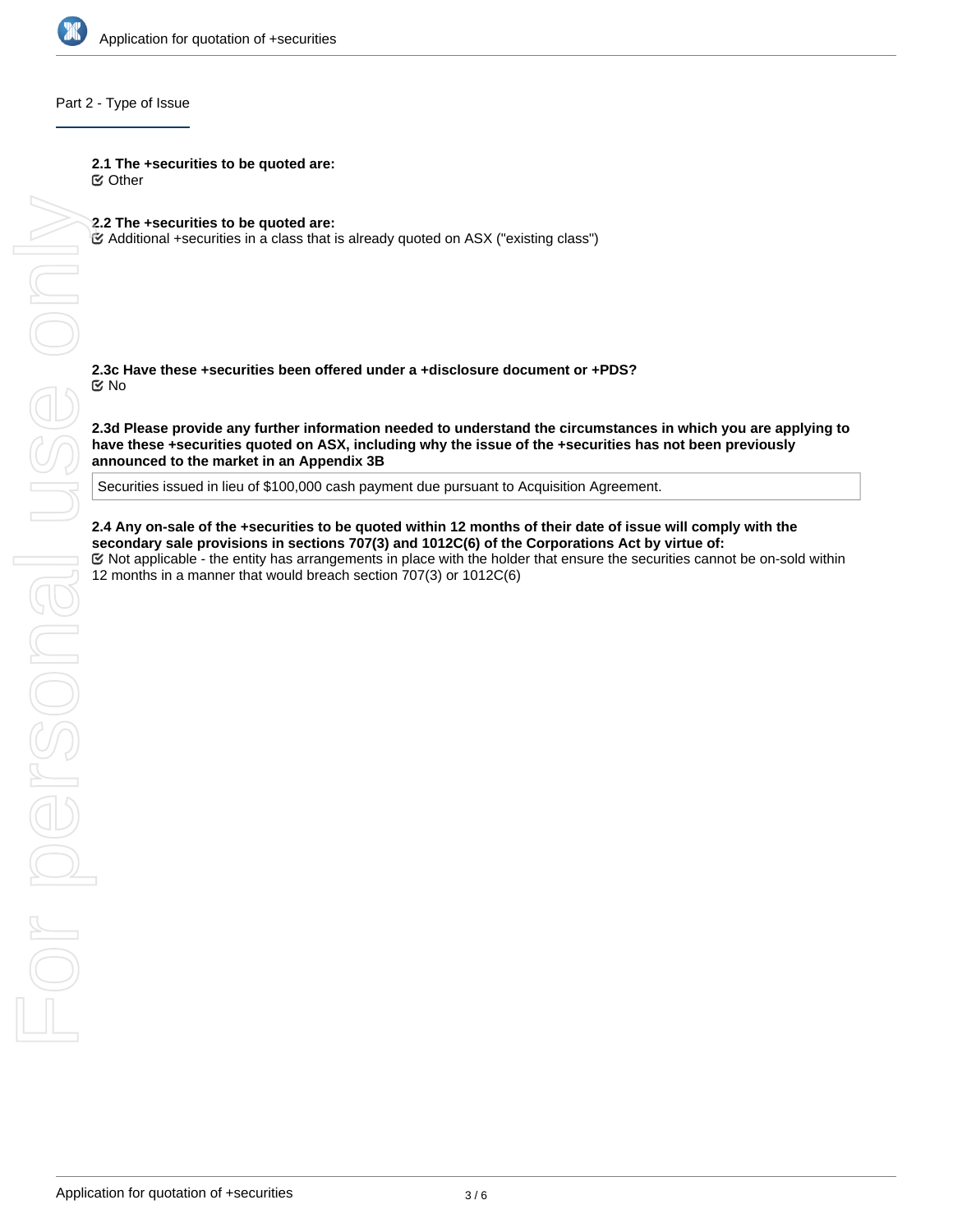

On

Part 3B - number and type of +securities to be quoted (existing class) where issue has not previously been notified to ASX in an

Appendix 3B

## **Additional +securities to be quoted in an existing class**

**ASX +security code and description** ATU : ORDINARY FULLY PAID

### **Issue date**

8/2/2022

**Will the +securities to be quoted rank equally in all respects from their issue date with the existing issued +securities in that class?** Yes

Securities issued in lieu of \$100,000 cash payment due pursuant to Acquisition Agreement.

Issue details

For personal Jeuse only persona **Number of +securities to be quoted** 3,630,000 **Are the +securities being issued for a cash consideration?** No **Please describe the consideration being provided for the +securities Please provide an estimate (in AUD) of the value of the consideration being provided per +security for the +securities to be quoted** 0.030000 **Any other information the entity wishes to provide about the +securities to be quoted The purpose(s) for which the entity is issuing the securities** To fund the retirement of debt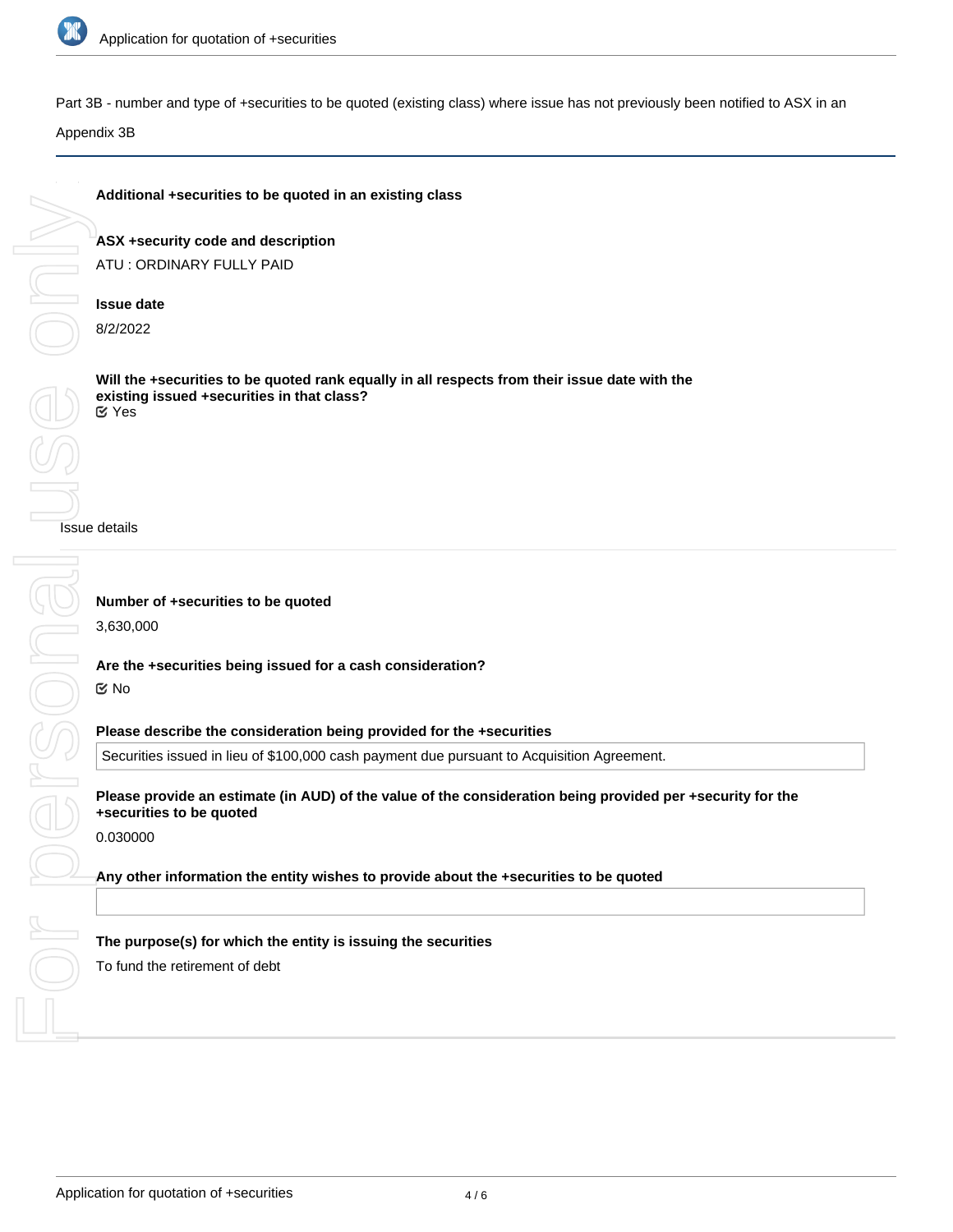

Part 4 - Issued capital following quotation

**Following the quotation of the +securities the subject of this application, the issued capital of the entity will comprise:**

| ASX +security code and description | <b>Total number of</b><br>+securities on issue |
|------------------------------------|------------------------------------------------|
| ATU : ORDINARY FULLY PAID          | 691,368,336                                    |

| comprise:<br>(A discrepancy in these figures compared to your own may be due to a matter of timing if there is more than one<br>application for quotation/issuance currently with ASX for processing.) |                                         |  |  |  |
|--------------------------------------------------------------------------------------------------------------------------------------------------------------------------------------------------------|-----------------------------------------|--|--|--|
| 4.1 Quoted +securities (total number of each +class of +securities quoted on ASX following the +quotation of the<br>+securities subject of this application)                                           |                                         |  |  |  |
| ASX +security code and description                                                                                                                                                                     | Total number of<br>+securities on issue |  |  |  |
| ATU: ORDINARY FULLY PAID                                                                                                                                                                               | 691,368,336                             |  |  |  |
| 4.2 Unquoted +securities (total number of each +class of +securities issued but not quoted on ASX)                                                                                                     |                                         |  |  |  |
| ASX +security code and description                                                                                                                                                                     | Total number of<br>+securities on issue |  |  |  |
| ATUAY : PERFORMANCE RIGHTS                                                                                                                                                                             | 8,119,600                               |  |  |  |
| ATUAC : OPTIONS EXPIRING VARIOUS DATES EX VARIOUS PRICES                                                                                                                                               | 6,900,000                               |  |  |  |
| ATUAF : OPTION EXPIRING 30-JUN-2022 EX 40C                                                                                                                                                             | 1,000,000                               |  |  |  |
| ATUAG : OPTION EXPIRING 30-JUN-2023 EX 50C                                                                                                                                                             | 1,000,000                               |  |  |  |
| ATUAI : OPTION EXPIRING 30-JUN-2025 EX 70C                                                                                                                                                             | 1,000,000                               |  |  |  |
| ATUAH: OPTION EXPIRING 30-JUN-2024 EX 60C                                                                                                                                                              | 1,000,000                               |  |  |  |
|                                                                                                                                                                                                        |                                         |  |  |  |
|                                                                                                                                                                                                        |                                         |  |  |  |
|                                                                                                                                                                                                        |                                         |  |  |  |
|                                                                                                                                                                                                        |                                         |  |  |  |